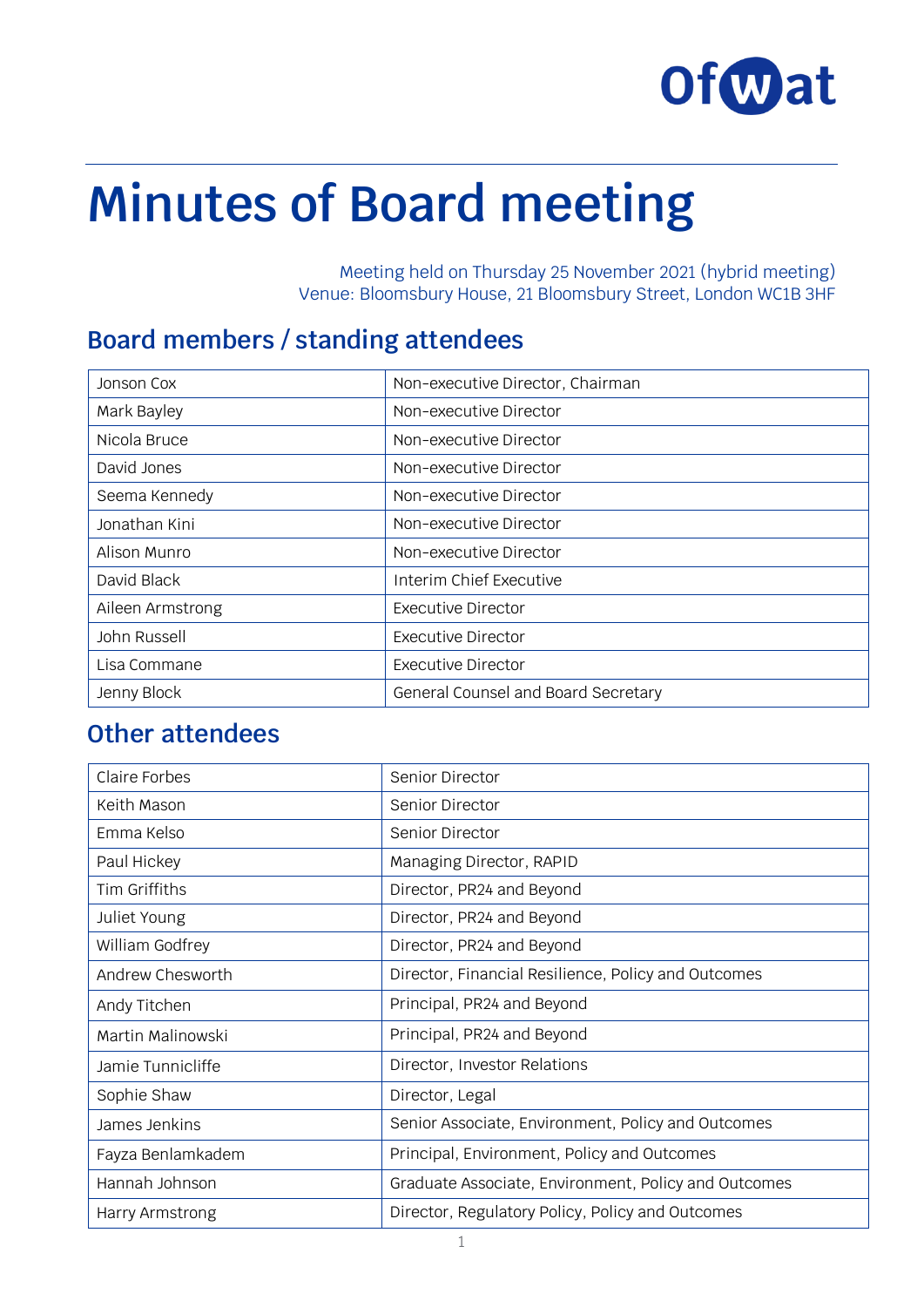| Marc Hannis      | Principal, Innovation Fund, Policy and Outcomes                   |
|------------------|-------------------------------------------------------------------|
| Carl Pheasey     | Director, Government Engagement, Policy and Outcomes              |
| James Hawthorne  | Principal, Government Engagement, Policy and Outcomes             |
| Sofia Isidoro    | Graduate Associate, Government Engagement, Policy and<br>Outcomes |
| Sally Irgin      | Director of Enforcement, Regulatory Enablers                      |
| Jane Jellis      | Director, Legal                                                   |
| Elinor Mathieson | Associate Director, Financial Resilience, Policy and Outcomes     |
| Rebekah Eden     | Director, Company Performance and Price Reviews                   |
| Georgina Mills   | Director, Markets and Charging, Policy and Outcomes               |
| Shaun Kent       | Principal, Markets and Charging, Policy and Outcomes              |
| Sean Mills       | Graduate Associate, Markets and Charging, Policy and Outcomes     |

# **1. Opening Items and Declarations**

- 1.1 The minutes of the Board meeting held on 28 October were approved subject to a minor amendment.
- 1.2 There were no interests to declare by reference to the matters for discussion at the meeting.

# **2. Interim Chief Executive's Report**

- 2.1 The contents of the Interim Chief Executive's report were noted and discussed. The Board received updates in particular on the EA and Ofwat investigations into and flow to full treatment permit compliance at wastewater treatment works, and the broader context within which these investigations arose, including the passage of the Environment Act 2021 in early November.
- 2.2 The Board thanked the team for the daily updates during COP26.

## **3. Risk and return for PR24**

- 3.1 The Executive presented a paper setting out background on how we approach setting allowed returns and the issues that may arise for PR24.
- 3.2 The Board discussed the proposed approach to engagement on important points of principle which will shape how we set allowed returns for PR24 and how we aim to best align interests of investors and management with customers' interests in PR24 and beyond.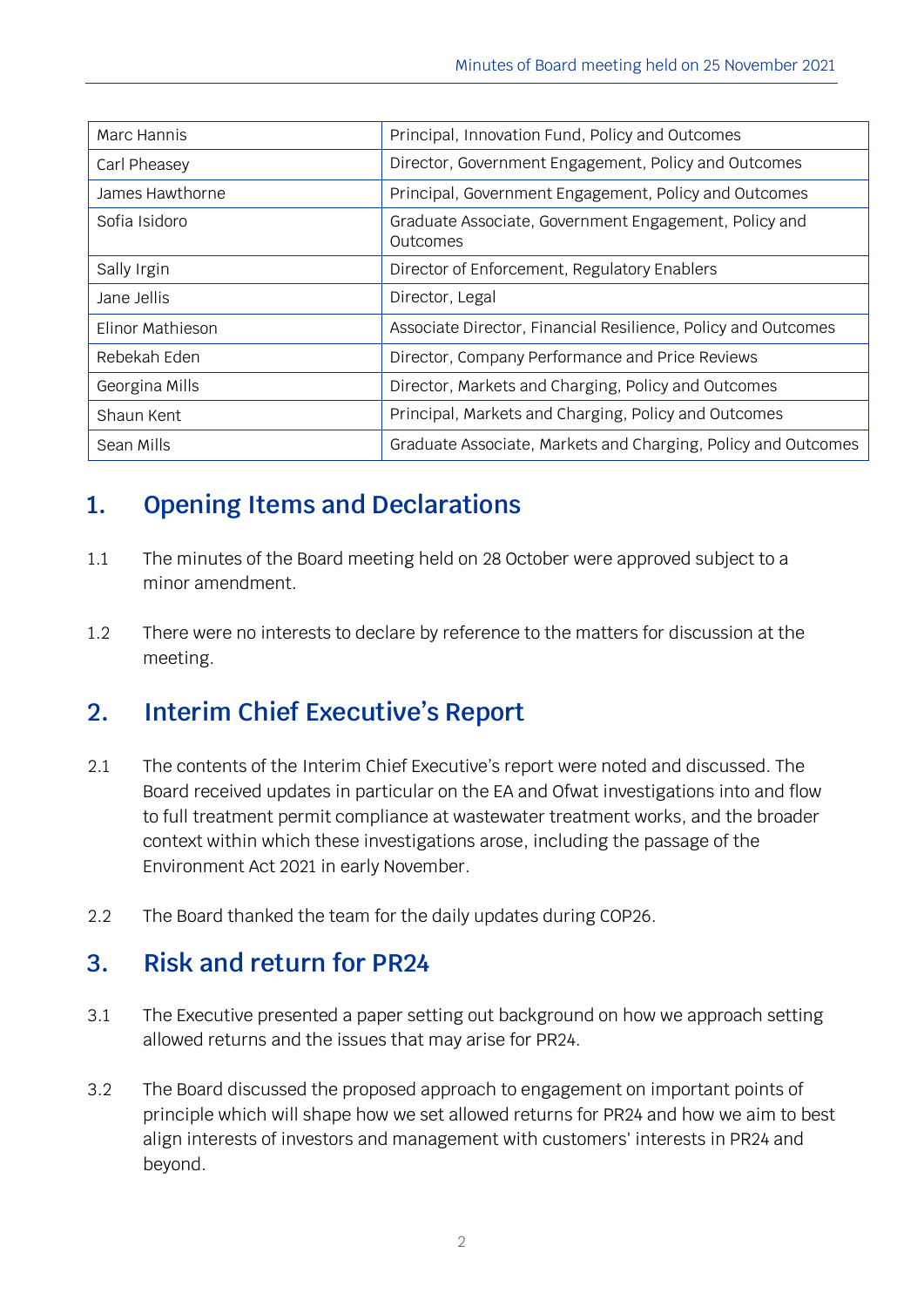3.3 The Board noted the proposed next steps, including to: (i) publish a discussion paper in December, followed by engagement with stakeholders, including analysts, investors and companies, in December and January; (ii) return to Board in the spring with proposals for the draft methodology which will be published in summer 2022.

### **4. Net Zero principles**

- 4.1 The Executive provided an update to the Board on our evolving thinking on the sector's net zero plans, including on: (i) the benchmarking of industry targets by reference to the government's net zero targets; (ii) action to address both operational and embedded emissions; (iii) the role of the GHG Management Hierarchy, under which offsets are used as a last resort; and (iv) how we might approach funding of the investments needed to achieve net zero to best promote innovation and cost efficiency.
- 4.2 The Board discussed the proposed approach and its potential significance for PR24 and long-term planning, including next steps on how we will best reflect the transition to net zero in our cost assessment approach to base and enhancements costs.

#### **5. Innovation fund**

- 5.1 The Executive presented a paper providing an update to the Board on progress in relation to the innovation fund, highlighting insights gained during the pilot period so far, and noting the principal decisions that needed to be made in relation to the fund for years 3-5.
- 5.2 The Board noted the success of the fund to date and the positive impacts seen through the competitions so far. The Board agreed that, consistent with the original aims of the innovation fund to be a long-term initiative aiming to do more to build innovative capacity across the sector, the fund should continue for years 3-5 as originally set out in the PR19 final determinations.
- 5.3 The Board delegated to John Russell, SRO for the innovation fund, the decision on the award of the delivery partner role for the next phase of the initiative through to the end of AMP7.
- 5.4 The Board noted the next steps to return to Board with policy proposals for years 3-5 of the fund in early 2022, and also to share more detailed insights from the pilot period and discuss the future of the fund beyond 2025, later in 2022.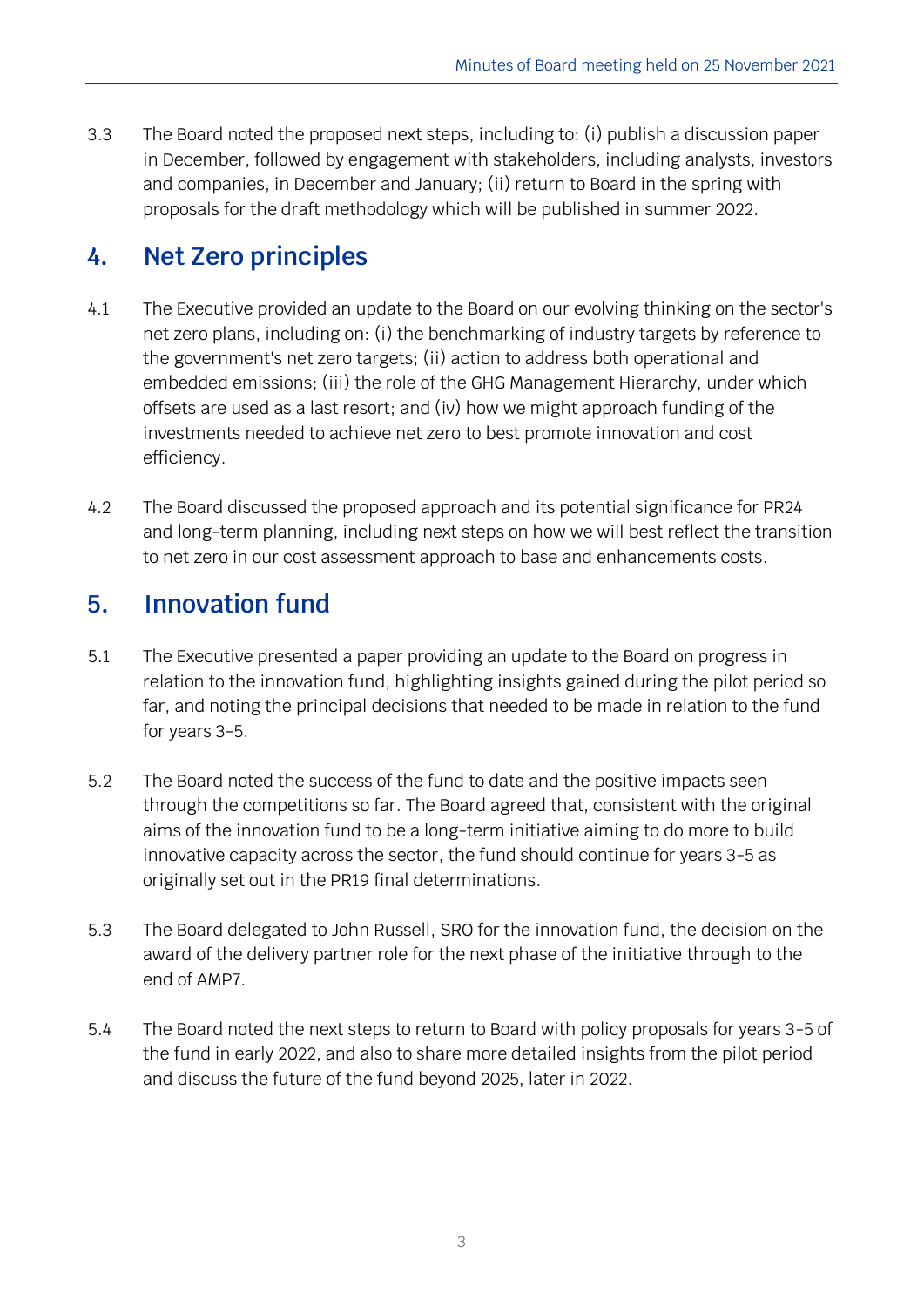### **6. UK and Welsh Government – Strategic Policy Statements**

- 6.1 The Executive presented an overview of developments with respect to the UK and Welsh Governments' reviews of their respective Strategic Policy Statements (SPSs), and highlighted potential implications for Ofwat.
- 6.2 The Board discussed the UK government's aims and agreed the approach to further discussions with Defra. The Board also discussed the approach to ongoing discussions with the Welsh Government in relation to the Welsh Government strategic policy statement.

#### **7. Interventions in poorly performing companies**

- 7.1 The Board discussed what we had learned as an organisation from the steps we had taken to date to address declines in company performance and financial resilience, and the level of engagement required at every level in such circumstances, including working with other regulators.
- 7.2 The Board also noted the progress made and immediate steps being taken in several areas to develop our insights to drive improvements in company performance where needed.

#### **8. Business Retail Market**

- 8.1 The Executive gave an update to the Board summarising key findings from the Year 4 State of the Market report, against the background of the impact of the pandemic. Evidence continues to indicate that competition is not yet effective for smaller customers, including by comparison to larger customers. The Board noted the ongoing market frictions and the steps being taken to address them.
- 8.2 The Board commented on proposals with respect to our upcoming review of the business market retail price caps and on the focus of that review. The Board also noted the proposed approach to consult on specific adjustments to business market retail price caps to reflect excess bad debt, which arose following measures introduced to combat the Covid-19 pandemic, as previously agreed.
- 8.3 The Board noted the next steps, including to publish a scoping statement for the REC review in December 2021 alongside the State of the Market report for 2020-21.